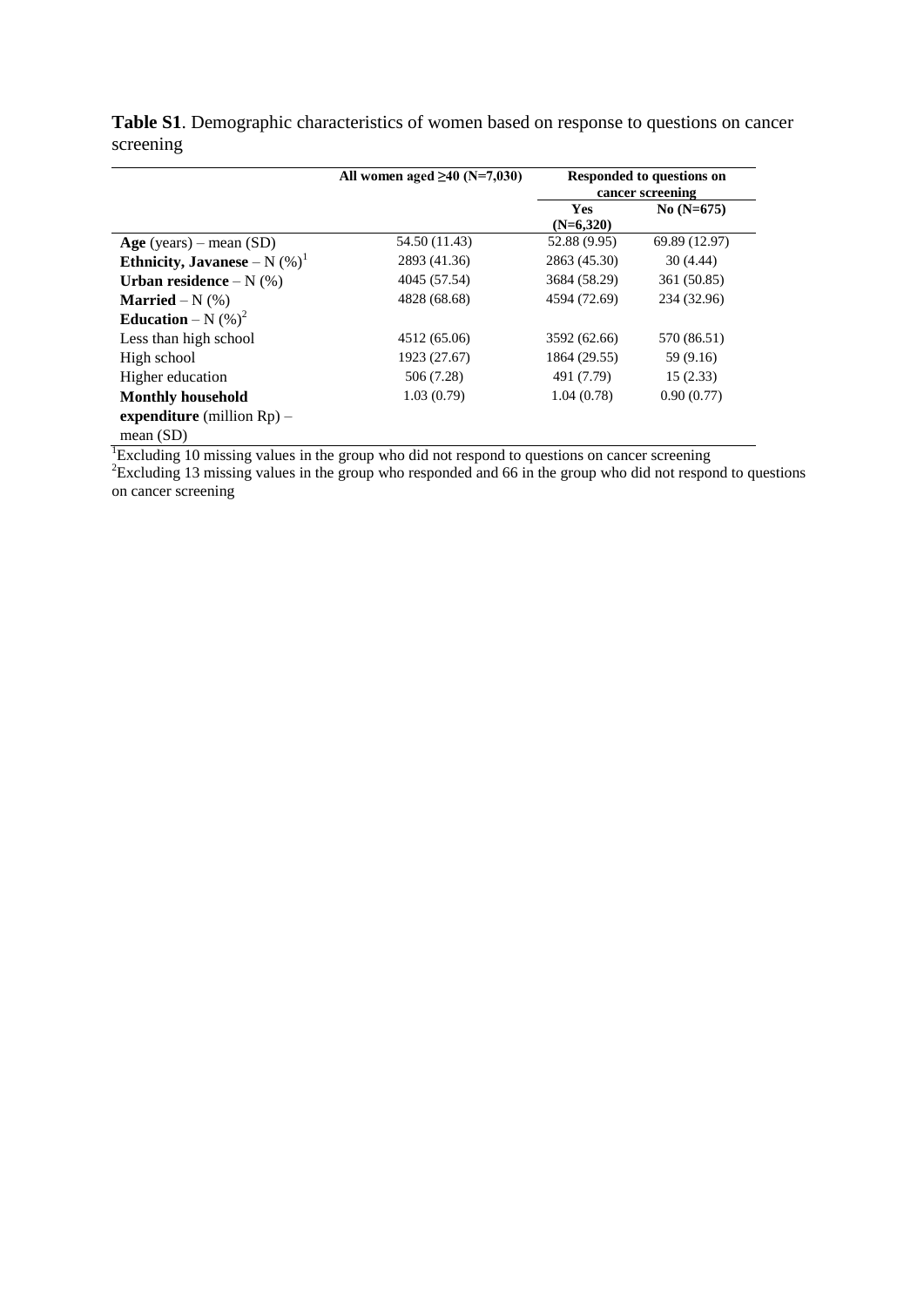## **Figure Legends**

**Figure S1**. Selection of study participants from IFLS5.